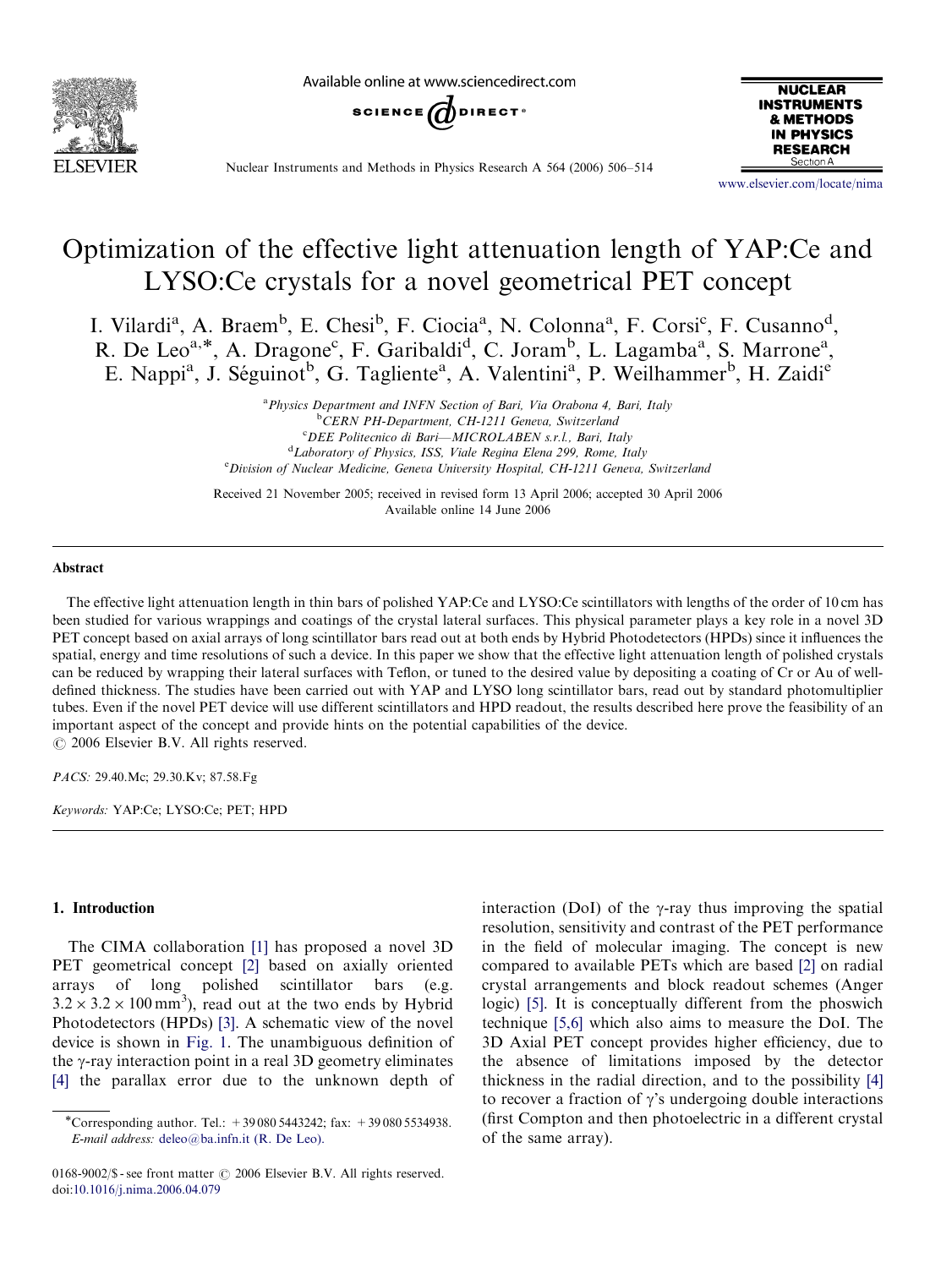<span id="page-1-0"></span>

Fig. 1. Schematic illustration of the 3D axial HPD-PET concept. Arrays of axially arranged long crystals are read out on both sides by HPDs.

Scintillation light produced in the crystal propagates to the two bar ends by internal reflection from the crystal lateral surfaces. On its way to the photodetectors, part of the light is absorbed with a characteristic attenuation length. While the transverse coordinates  $(x,y)$  of the detected  $\gamma$ -ray are determined from the address (i.e. position) of the hit crystal, deduced by both photodetectors position) of the fit crystal, deduced by both photodetectors<br>with a spatial resolution [\[2\]](#page-8-0)  $\sigma_{xy} = 3.2/\sqrt{12} = 0.92$  mm, the axial (z) coordinate is derived with a precision  $\sigma_z$  from the ratio of the photoelectron yield,  $N_1$  and  $N_2$ , measured at the two ends of the long crystals:

$$
z = \frac{1}{2} \left( \lambda_{\text{eff}} \ln \frac{N_1}{N_2} + L_{\text{C}} \right),
$$
  
\n
$$
\sigma_z = \frac{\lambda_{\text{eff}}}{\sqrt{2N_0}} \left( \exp \frac{z}{\lambda_{\text{eff}}} + \exp \frac{L_{\text{C}} - z}{\lambda_{\text{eff}}} \right)^{1/2},
$$
\n(1)

with  $L_{\rm C}$  being the length of the crystal.  $\lambda_{\rm eff}$  is the effective light attenuation length and is different from the bulk value  $\lambda_{\text{bulk}}$  as it takes into account the real path of the photons, which is increased because of the multiple bounces:  $\lambda_{\text{eff}} \approx 0.8\lambda_{\text{bulk}}$ . The expression for  $\sigma_z$  accounts for the photoelectron statistics; however it ignores the fluctuations of the path lengths w.r.t. the average value.  $N_0$  is the number of photoelectrons for  $\lambda_{\text{eff}} \rightarrow \infty$ . Its value depends both on the physical and optical properties of the chosen scintillator (including surface coating/wrapping) and the characteristics of the photodetector. It is implicitly assumed that the photoelectron yields  $N_1$  and  $N_2$  depend exponentially on the average path length of the scintillation photons belonging to one  $\gamma$ -ray:

$$
N_1 = \frac{N_0}{2} \exp\left(\frac{-z}{\lambda_{\text{eff}}}\right), \quad N_2 = \frac{N_0}{2} \exp\left(\frac{-(L_C - z)}{\lambda_{\text{eff}}}\right), \quad (2)
$$

giving the total number of photoelectrons  $N_{\text{pe}}$ .

$$
N_{\rm pe}(z) = N_1 + N_2. \tag{3}
$$

The statistical term of the energy and time resolutions can be expressed as:

$$
\frac{\sigma_{\rm E}}{E} = \sqrt{\frac{\rm ENF}{N_{\rm pe}}}, \quad \sigma_{\rm T} = \frac{c}{\sqrt{N_{\rm pe}}},\tag{4}
$$

where ENF is the excess noise factor [\[7\]](#page-8-0) of the photodetector and  $c$  is a constant. From the previous equations it can be seen that while an increase of  $N_0$  improves all the resolutions, an increase of  $\lambda_{\text{eff}}$ , although improving  $\sigma_E/E$ and  $\sigma_T$ , worsens  $\sigma_z$ .

In order to achieve a competitive  $\sigma_z$ , the crystal length  $L_{\rm C}$  needs to be limited to values below  $\sim$ 150 mm and  $\lambda_{\rm eff}$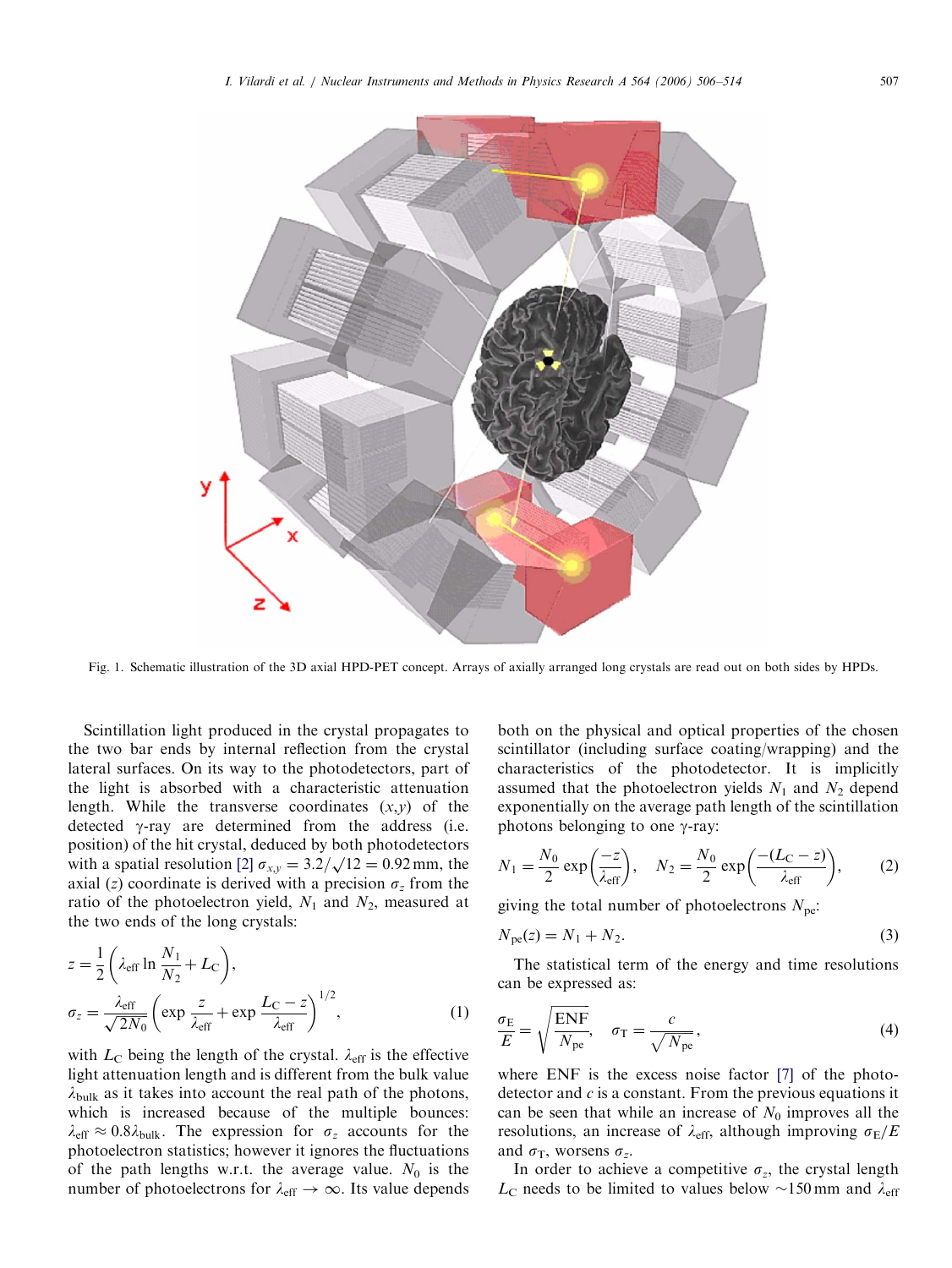has to be optimized depending on the chosen scintillator and crystal length. The two parameters  $L_{\rm C}$  and  $\lambda_{\rm eff}$  play obviously a key role in the proposed geometrical PET concept.

In this paper we present an experimental study to optimize the effective light attenuation length,  $\lambda_{\text{eff}}$ , for a set of polished YAP:Ce scintillators of dimensions  $3.2 \times$  $3.2 \times 100 \text{ mm}^3$  produced by Preciosa Crytur Co. at Turnov, Czech Republic, and for a few samples of polished LYSO:Ce of equal size, produced by Photonic Materials, Bellshill, Scotland. We have measured the  $\lambda_{\text{eff}}$  parameter in polished and wrapped crystals by means of 511 keV  $\gamma$ -rays emitted from an <sup>22</sup>Na source.

Techniques to modify the reflectivity of the crystal by wrapping, coating and, mostly, roughing its surface have been described [\[8\]](#page-8-0) in the literature. We show here that, by coating the lateral surfaces of the polished crystals with layers of evaporated Cu or Au of various thicknesses, it is possible to tune  $\lambda_{\text{eff}}$  to achieve a value which leads to optimized spatial, energy and time resolutions.

A simulation with the photo tracking code Litrani [\[9\]](#page-8-0) has been used to extrapolate the present study to other crystal coatings. The code will be used to predict results for other crystal lengths and for other scintillators, such as  $LaBr<sub>3</sub>$ and LSO. The latter ones, having both high photofraction and light yield, appear hence more suited for PET devices. Experimental studies with these crystals are in progress.

Studies reported in the literature about PET designs [\[8,10–13\]](#page-8-0) where the DoI information is obtained reading out both crystal ends [\[14\],](#page-8-0) refer to conventional PET geometries with shorter scintillator bars (2–3 cm) and a surface finish different (raw) from ours, thus favouring diffuse reflection of scintillation light from the crystal lateral surfaces, rather than specular one.

# 2. Experimental set-up and results

# 2.1. Experimental apparatus

We have carried out the experimental studies with YAP and LYSO crystals of dimensions  $3.2 \times 3.2 \times 100 \text{ mm}^3$ . Their refractive indices (at the emission wavelength maximum) are  $n_{\text{LYSO}} = 1.82$  (420 nm) and  $n_{\text{YAP}} = 1.94$ for YAP (370 nm). The thickness of the crystal has been chosen to obtain an excellent transverse spatial resolution and is matched to the segmentation of the HPDs that will be used in the final project [\[2,3\].](#page-8-0) A set-up has been built (see Fig. 2), which allows measuring the effective attenuation lengths. The crystal under test is read out by two photodetectors and is placed on a linear stage remotely movable by a step motor.

For the present study two H3164-10  $PMTs<sup>1</sup>$  with bialkali photocathodes and borosilicate windows ( $n_{\text{win}} = 1.47$ ) have been used as photodetectors. The PMTs are coupled to the scintillator with optical grease (BC-630 from Bicron,



Fig. 2. Schematic set-up used to measure effective light attenuation lengths.

 $n_{BC-630} = 1.47$ . The HPDs of the final device will be equipped with a thin sapphire window  $(n = 1.793$  at 370 nm,  $n = 1.782$  at 420 nm), thus leading to an almost perfect refractive index matching which minimizes transmission losses at the crystal–detector interface. In this latter case, an optical coupling oil, like the one commercialized by Cargille–Sacher Laboratories, Inc. [\[15\],](#page-8-0) with a refractive index higher than that of BC-630, will be used.

A point-like  $^{22}$ Na source sealed in plastic has been used. One of the two resulting 511 keV  $\gamma$ -rays is detected by the crystal that is placed in coincidence with a cylindrical  $BaF<sub>2</sub>$ scintillator (2 cm diameter, 6 cm length) detecting the second 511 keV  $\gamma$ -ray. The BaF<sub>2</sub> detector and the  $\gamma$ -source are placed at a fixed position outside of the linear stage. The radioactive source is collimated with a 4 mm lead shield block with a rectangular opening. It is positioned 45 cm from the  $BaF<sub>2</sub>$  detector and 5 cm from the face of the tested YAP or LYSO crystal in order to illuminate a 2-mmwide slide of its lateral surface. Conventional NIM electronics has been used. The data acquisition has been restricted to coincident timing signals from the crystal-left, crystal-right and  $BaF<sub>2</sub>$  PMTs. Timing signals have been formed by employing constant fraction discriminators (CFD). A scheme of the electronics used is included in Fig. 2.

An example of the obtained spectra (sum of the left and right signals) for polished YAP and LYSO crystals with 511 keV  $\gamma$ -rays impinging at the crystal centre ( $z = 5$  cm) is shown in [Fig. 3.](#page-3-0) The LYSO scintillator has a higher photofraction and produces more photoelectrons than YAP, as a consequence of a higher photon yield [\[2\]](#page-8-0) (27 ph/ keV for LYSO, 18 ph/keV for YAP), of a lower refractive index and, as will be shown later, of a longer light attenuation length. But, in spite of the higher photoelectron number, the energy resolution of LYSO is worse than that of YAP, most probably due to a higher intrinsic

<sup>&</sup>lt;sup>1</sup>Hamamatsu Photonics K.K., Japan.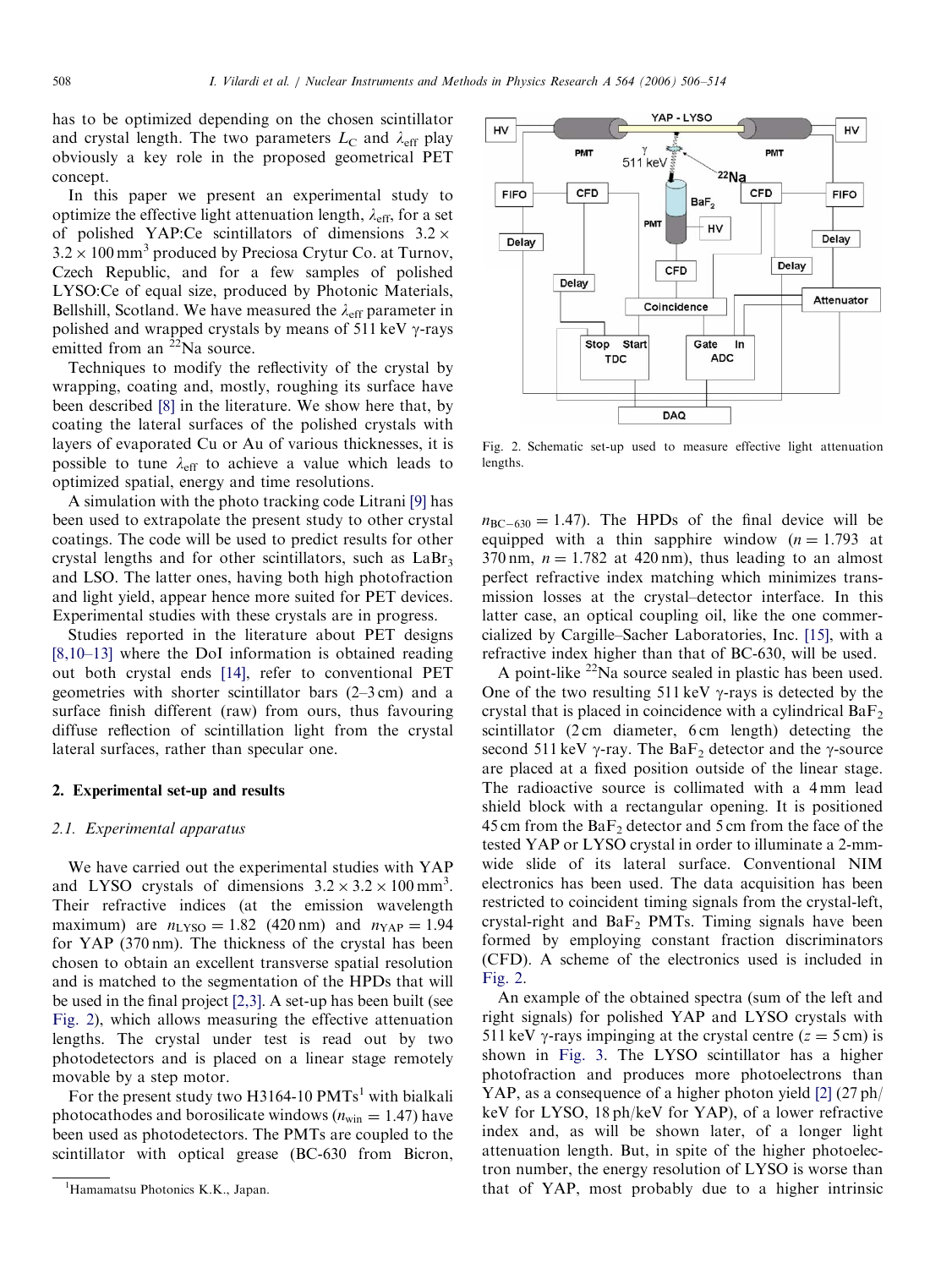<span id="page-3-0"></span>

Fig. 3. Energy spectra for polished YAP (upper panel) and LYSO (lower panel) scintillators exposed to 511 keV  $\gamma$ -rays impinging at the centre of the crystal lateral surface. The spectra have been obtained by summing the crystal left and right ADC signals in coincidence with the  $BaF<sub>2</sub>$  signal. The shown spectra have been obtained with same high voltages for the left and for the right H3164-10 PMTs.

resolution [\[2,16\].](#page-8-0) The  $\Delta E/E$  (FWHM) values are: 10.8% for YAP and 14.6% for LYSO. This last value is comparable with those quoted in literature: 13–15% [\[10\]](#page-8-0) and 14–18% [\[8\]](#page-8-0), both obtained for 20-mm-long LSO raw bars. The YAP energy resolution is better than the 14% value quoted in Ref. [\[16\]](#page-8-0) for 30 mm long bars.



Fig. 4. Bidimensional spectrum (left versus right ADC channels) for a  $3.2 \times 3.2 \times 100$  mm<sup>3</sup> polished YAP crystal exposed to 511 keV  $\gamma$ -rays at the centre ( $z = 5$  cm) of its lateral surface. The spectrum has been taken in coincidence with a  $BaF_2$  crystal detecting the second 511 keV  $\gamma$ -ray from an 22Na source.

# 2.2. Measurement of the effective light attenuation length  $\lambda_{eff}$

The signal amplitudes measured at left and right ends of the crystal bar are highly correlated. Fig. 4 illustrates this for a polished YAP scintillator exposed to 511 keV  $\gamma$ -rays impinging in the middle  $(z = 5 \text{ cm})$  of the crystal bar. The central spot in the figure corresponds to the photopeak. In [Fig. 5](#page-4-0) we plot  $Q$ , the charge of the photopeak (in ADC counts), as obtained from the left ADC spectrum, scanning polished YAP and LYSO crystals in the z range from 1 to 9 cm, in steps of 1 cm. The linear behaviour in log scale means that one exponential  $(Q_0 \exp[-z/\lambda_{\text{eff}}])$  is sufficient to describe the PMT pulse height as a function of the distance z of the  $\gamma$ -source from the PMT.

The average effective attenuation length evaluated on a set of 16 polished YAP crystals results to be  $\lambda_{\text{eff}} = 20.8 \pm 0.4 \text{ cm}$ . This value is higher than those reported in the literature [\[2,16\]](#page-8-0) and, as we will discuss below, would lead to a worse resolution of our zreconstruction method. For a set of three polished LYSO crystals an even higher value,  $\lambda_{\text{eff}} = 42.0 \pm 0.9 \text{ cm}$ , has been obtained. Also this value is higher than those (2–4 cm) that can be deduced from the data in Refs. [\[8,10–13\]](#page-8-0) that however refer to LSO scintillators not mechanically polished.

In [Fig. 6](#page-4-0) we report the results of the same z scans for YAP crystal bars with the lateral surfaces coated or wrapped. The experimental data show that the behaviour of coated or wrapped crystals is also well reproduced by one exponential. The resulting light attenuation lengths  $\lambda_{\text{eff}}$ are reported in [Table 1](#page-4-0). The investigated wrappings/ coatings result in  $\lambda_{\text{eff}}$  values in the range 3.9–11.9 cm, compared to 20.8 cm for the polished uncoated YAP crystal. Although each of the wrappings/coatings can effectively reduce  $\lambda_{\text{eff}}$ , only the Teflon wrapping is able to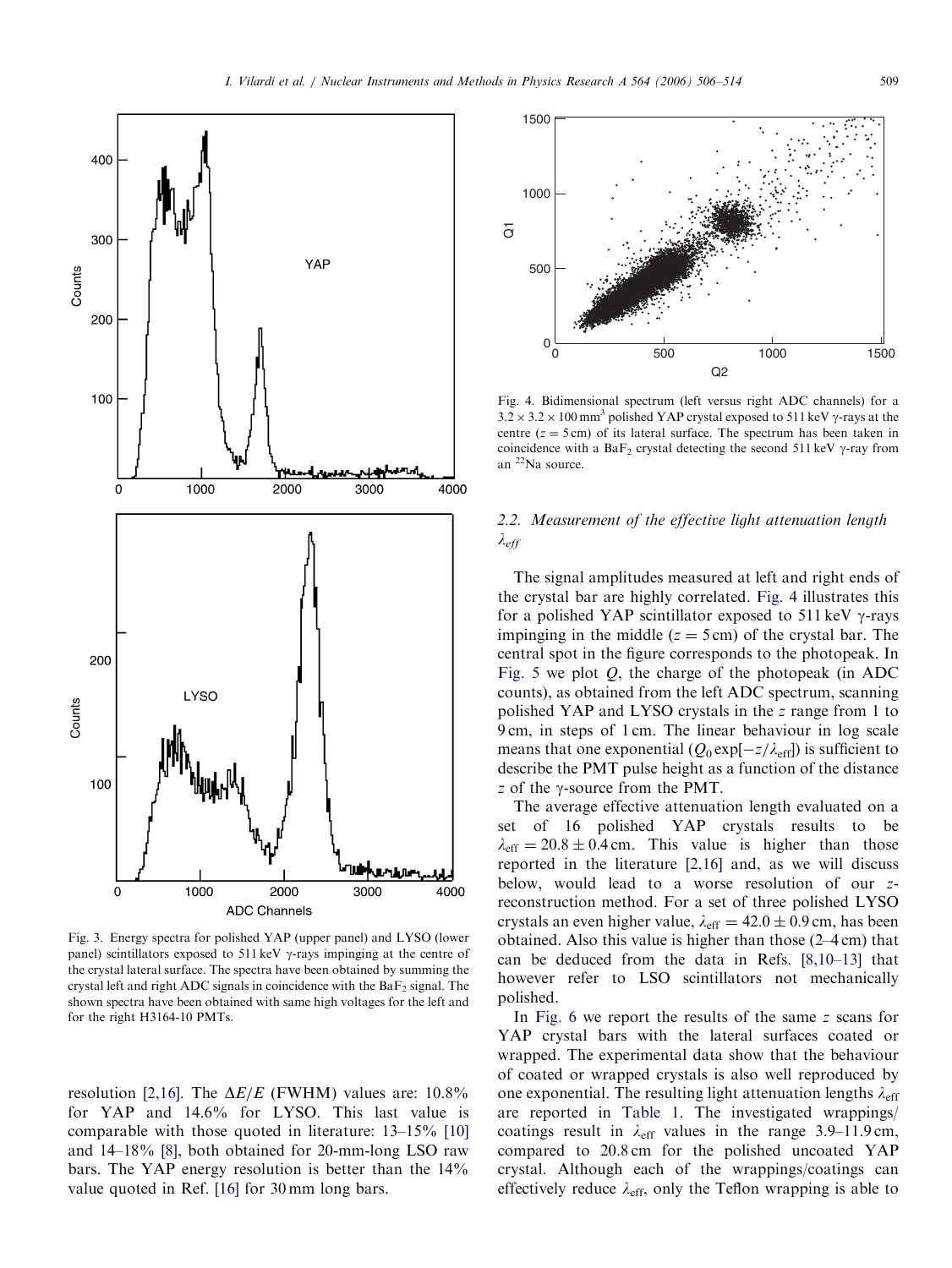<span id="page-4-0"></span>

Fig. 5. The 511 keV  $\gamma$ -ray photopeak signal amplitude (log scale) measured at one end of the bar (here left) versus the z position of the  $^{22}$ Na source on the lateral surface of a polished YAP and LYSO crystal. The different slope of the two sets of points is due to the different  $\lambda_{\text{eff}}$  value for the two scintillators.



Fig. 6. Pulse height of the photopeak centroids as delivered by a H3164-10 PMT for 511 keV  $\gamma$ -rays impinging laterally on a 10-cm-long YAP crystal at different z positions. Full squares refer to a polished crystal, full points to a Teflon-wrapped crystal, upward full triangles to a crystal coated with 1 nm Cr, downward full triangles to a white painted crystal, upward empty triangles to a crystal coated with 1.5 nm Au, empty squares to a black painted crystal, empty circles to a crystal coated with 3 nm Cr. The lines on the experimental points are exponential fits to the data, giving the light attenuation lengths  $\lambda_{\text{eff}}$  reported in Table 1. The extrapolation of the fits to  $z = 0$  gives a rough estimate of  $N_0/2$  (see Eq. (1)). The  $N_0$  parameter is obviously also affected by the surface properties of the crystal.

practically halve it and to maintain, at the same time, a high light yield.

The metallic evaporation method has the advantage to allow tuning  $\lambda_{\text{eff}}$  to a desired value by changing the coating thickness. This is shown in Fig. 7 where the experimental  $\lambda_{\text{eff}}$  values obtained for Cr-coated and -polished YAP crystals are plotted and compared with the prediction of a photo tracking code [\[9\]](#page-8-0), run with the following values: 24 cm for the YAP bulk attenuation length  $\lambda_{\text{bulk}}$ , 0.109 nm for the Cr absorption length  $\lambda_{\text{abs}}(370 \text{ nm})$  and 1.87 for the Cr refractive index  $n_{Cr}(370 \text{ nm})$ .

Table 1 Measured  $\lambda_{\text{eff}}$  values and spatial, energy and time resolutions for 10-cmlong YAP and LYSO crystals with different coatings

|                           | $\lambda_{\rm eff}$ (cm) | $\sigma_{\rm E}/E$ (%) | $\sigma$ <sub>z</sub> (mm) | $\sigma_t$ (ps) |
|---------------------------|--------------------------|------------------------|----------------------------|-----------------|
|                           |                          |                        |                            |                 |
| YAP polished              | $20.8 + 0.4$             | $4.6 + 0.4$            | $8.2 + 0.3$                | $440 + 15$      |
| YAP $Cr(1 nm)$            | $11.9 + 0.3$             | $5.2 + 0.3$            | $7.1 + 0.4$                | $480 + 15$      |
| YAP white painted         | $10.7 + 0.2$             | $6.2 + 0.3$            | $6.5 + 0.2$                | $550 + 20$      |
| YAP Tefl. wrap.           | $10.5 + 0.3$             | $4.7 + 0.2$            | $5.4 + 0.3$                | $470 + 20$      |
| YAP black painted         | $5.4 + 0.2$              | $10.6 + 0.7$           | $6.1 + 0.3$                | $775 + 30$      |
| YAP Au $(1.5 \text{ nm})$ | $5.2 + 0.2$              | $7.7 + 0.8$            | $4.8 + 0.4$                | $640 + 35$      |
| YAP $Cr(3 nm)$            | $3.9 + 0.2$              | $13.4 + 1.5$           | $5.3 + 0.2$                | $925 + 30$      |
| LYSO polished             | $42.0 + 0.9$             | $6.2 + 0.2$            | $14.4 + 0.4$               | $420 + 10$      |
| LYSO Tefl. wrap.          | $20.0 + 0.5$             | $7.0 + 0.2$            | $9.3 + 0.3$                | $490 + 10$      |

All measurements have been performed with  $\gamma$ -rays of 511 keV in the centre of the crystal.

All resolutions have been evaluated from the standard deviation of the photopeak of the sum spectra  $N_1 + N_2$ .



Fig. 7. Experimental  $\lambda_{\text{eff}}$  values (points) obtained for polished (point at  $t_{Cr} = 0$  nm) and Cr-coated YAP crystals compared with the prediction (full line) of a photo tracking code [\[9\]](#page-8-0).

The effectiveness of Teflon in reducing the photon attenuation length has also been proved for LYSO crystals. The effects of other wrappings/coatings have not been tested on LYSO because currently only few crystal samples are available. Presumably the effects are the same as for YAP.

We remark that the extrapolations of the data in Fig. 6 to  $z = 0$  (which correspond to  $N_0/2$ ) show that the light collection efficiency is strongly dependant on the wrapping/ coating. Simulations are ongoing in order to reproduce this reduced detected light yield.

## 2.3. Reconstruction of the z coordinate

The reconstructed z coordinate of the  $\gamma$ -ray interaction point in the crystal is derived from the ratio of signals at the left and right bar ends using Eq. (1). [Fig. 8](#page-5-0) shows the mean value of the reconstructed z coordinate for photopeak events, plotted as a function of the true z coordinate.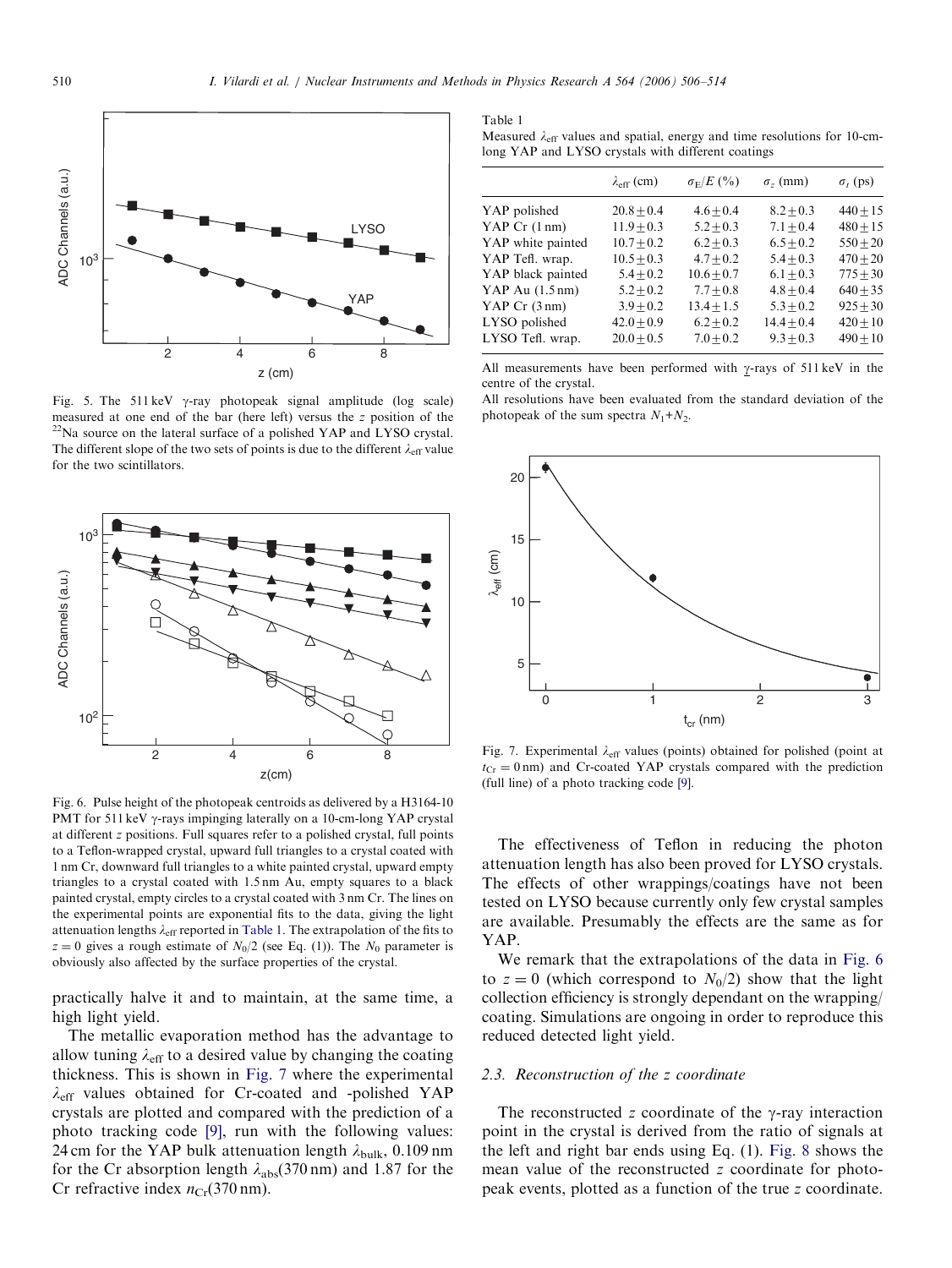<span id="page-5-0"></span>

Fig. 8. Reconstructed z positions (points) versus the real ones, for a polished YAP (upper panel) and LYSO (lower panel) crystal. The reconstruction is restricted to photopeak events. The continuous lines are linear fits to the data.

These measurements result from averaging over many events, such that the statistical error of the mean value becomes negligible (smaller than the marker size in the figure). The upper panel of the figure is for a polished uncoated YAP and the lower one for a LYSO crystal. The data are very well described by a linear fit, proving the validity of the applied reconstruction method. A small deviation from linearity is observed towards the bar ends. Similar results have been obtained for coated and wrapped crystals. The non-linearity at the ends is slightly enhanced for the shorter  $\lambda_{\text{eff}}$  values. The small discrepancy on the zreconstruction at the bar end can be explained by the small increase of the solid angle in collecting the light.

The distributions of the reconstructed z points for individual 511 keV  $\gamma$ -rays are shown in Fig. 9 for a Teflon-wrapped YAP crystal for three different interaction depths ( $z = 2$ , 5 and 8 cm). These have a Gaussian shape whose standard deviations, giving the  $\sigma_z$  resolution in zreconstruction, are shown in [Fig. 10](#page-6-0), both for YAP (left panels) and LYSO (right panels) crystals, in polished (upper panels) and Teflon-wrapped (lower panels) condi-



Fig. 9. Distributions of the reconstructed  $z$  points for individual 511 keV  $\gamma$ -rays in a Teflon-wrapped YAP crystal at three distances  $z = 2$ , 5 and 8 cm for top, central and lower panel, respectively.

tion. Values of  $\sigma_z = 0.8$  and 1.45 cm are found for YAP and LYSO, respectively, essentially constant along the crystal length for polished crystals. The two lower plots show a significantly improved resolution when the crystals are wrapped with Teflon tape:  $\sigma_z = 0.6$  and 0.95 cm. However the resolution slightly degrades towards the ends of the crystals. The measured  $\sigma_z$  values in the crystal centre  $(z = 5 \text{ cm})$  are reported in [Table 1.](#page-4-0)

Smaller  $\sigma_z$  values have been reported in Refs. [\[8,10–12\]](#page-8-0) for shorter LSO crystals. The best resolutions ( $\Delta z$  $[FWHM] = 3-4$  mm, Refs. [\[8,10\]\)](#page-8-0) have been obtained for 2 cm long crystals with unpolished lateral surfaces, left "as cut by the saw." A worse resolution  $(\Delta z)$  $[FWHM] = 10$  mm) was obtained in Ref. [\[8\]](#page-8-0) for a polished Teflon-wrapped 2-cm-long LSO crystal.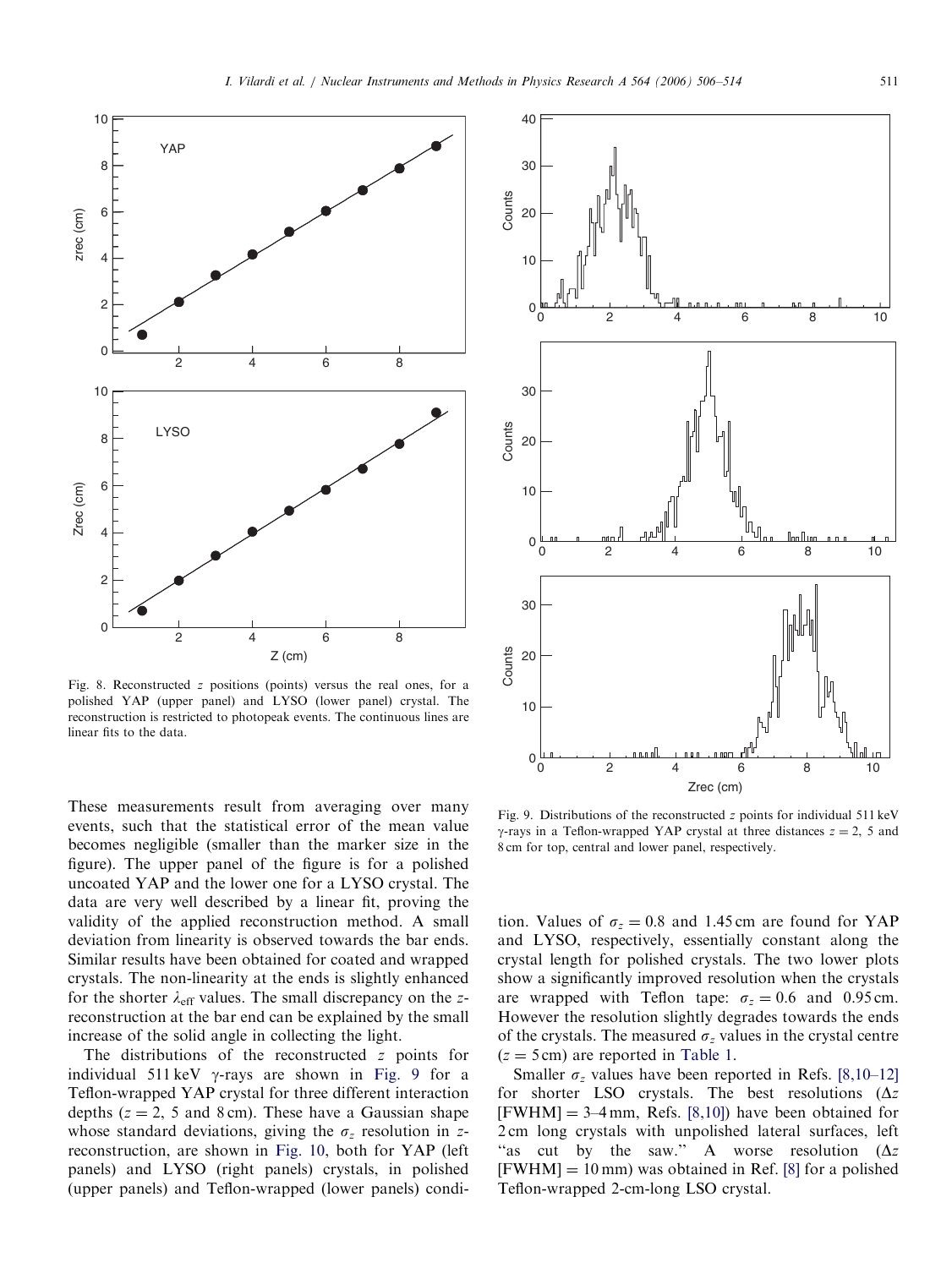<span id="page-6-0"></span>

Fig. 10. Uncertainty of z reconstruction (standard deviations of the z-reconstructed distributions) versus the source z position for YAP (left side) and LYSO (right side), polished (top panels) and Teflon-wrapped (bottom panels) crystals. Same abscissa scales in left and right panels, different in top and bottom panels.

The exponential law (Eq. (2)) in determining the axial coordinate  $z$  (Eq. (1)) provides higher precision than the linear approximation  $(z = L_c \times N_1/[N_1 + N_2])$  used in Refs. [\[8,10–13\]](#page-8-0) and based on the assumption  $N_1(z) + N_2(z) =$ const. This assumption is not fulfilled by the exponential trend of all the experimental points shown in [Fig. 6.](#page-4-0)

#### 2.4. Precision of z-reconstruction and energy measurement

To achieve optimum performance both for energy and zreconstruction resolutions, the crystal has to provide high light yield  $(\sim N_0)$  and adequate short effective light attenuation length  $(\lambda_{\text{eff}})$ . These two requirements are to a certain extent contradictory and therefore a good compromise is mandatory. The energy resolution  $\sigma_E/E$  has been derived from the standard deviation of the photopeak of the sum spectra  $Q_R+Q_L$ , with an <sup>22</sup>Na source positioned at the centre of the crystal ( $z = 5$  cm). The plots in the upper part of [Figs. 11 and 12](#page-7-0) show the energy resolution of YAP and LYSO crystals, respectively, as a function of the  $\lambda_{\text{eff}}$ values obtained with the different coatings/wrappings. As expected, the energy resolution degrades with decreasing  $\lambda_{\text{eff}}$ , while the z-resolution, measured at  $z = 5 \text{ cm}$  (see the two central panels of [Figs. 11 and 12\)](#page-7-0), shows the opposite behaviour, it improves with decreasing  $\lambda_{\text{eff}}$ . The resolution in the time difference of the left and right PMT signals, measured at  $z = 5$  cm, is displayed in the lower panels. Its behaviour is similar to that of the energy resolution. The interpretation of these plots indicates that the Teflon wrapping provides the best compromise for the tests performed with 10-cm-long YAP crystals. The experimental resolution values are summarized in [Table 1](#page-4-0).

To check the internal consistency of our measurements, we derive the number of photoelectrons from the measured energy resolutions. An intrinsic resolution  $(\sigma_E/E)_{\text{intr}}$  of 1.4% and 5% has been assumed [\[2,16\]](#page-8-0) for YAP and LYSO, respectively, at 511 keV. The intrinsic resolution is unfolded, and the excess noise factor of the PMT ( $ENF = 1.4$ , Ref. [\[7\]\)](#page-8-0) is corrected for:

$$
N_{\rm pe} \left(\frac{L_{\rm c}}{2}\right) = \frac{\rm ENF}{\left(\sigma_{\rm E}/E\right)^2 - \left(\sigma_{\rm E}/E\right)_{\rm intr.}^2},\tag{5}
$$

$$
N_0 = N_{\rm pe} \left(\frac{L_{\rm c}}{2}\right) e^{L_{\rm c}/2\lambda_{\rm eff}}.\tag{6}
$$

The obtained  $N_0$  values, listed in [Table 2](#page-8-0), together with the measured values of  $\lambda_{\text{eff}}$ , allow us to calculate the expected spatial resolution according to Eq. (1). We multiply the calculated  $\sigma_z$  values by a factor of 1.13 to account for path-length fluctuations [\[2\]](#page-8-0) which are not included in Eq. (1). The calculated values together with the measured ones are also summarized in [Table 2.](#page-8-0) We find good agreement on the level of 10%, except for 1 nm Cr coating on YAP, where the difference is about 20%. The agreement proves the validity of our approach.

## 3. Conclusions

This paper is a status report on the various techniques we are exploring for the HPD-PET concept. It deals with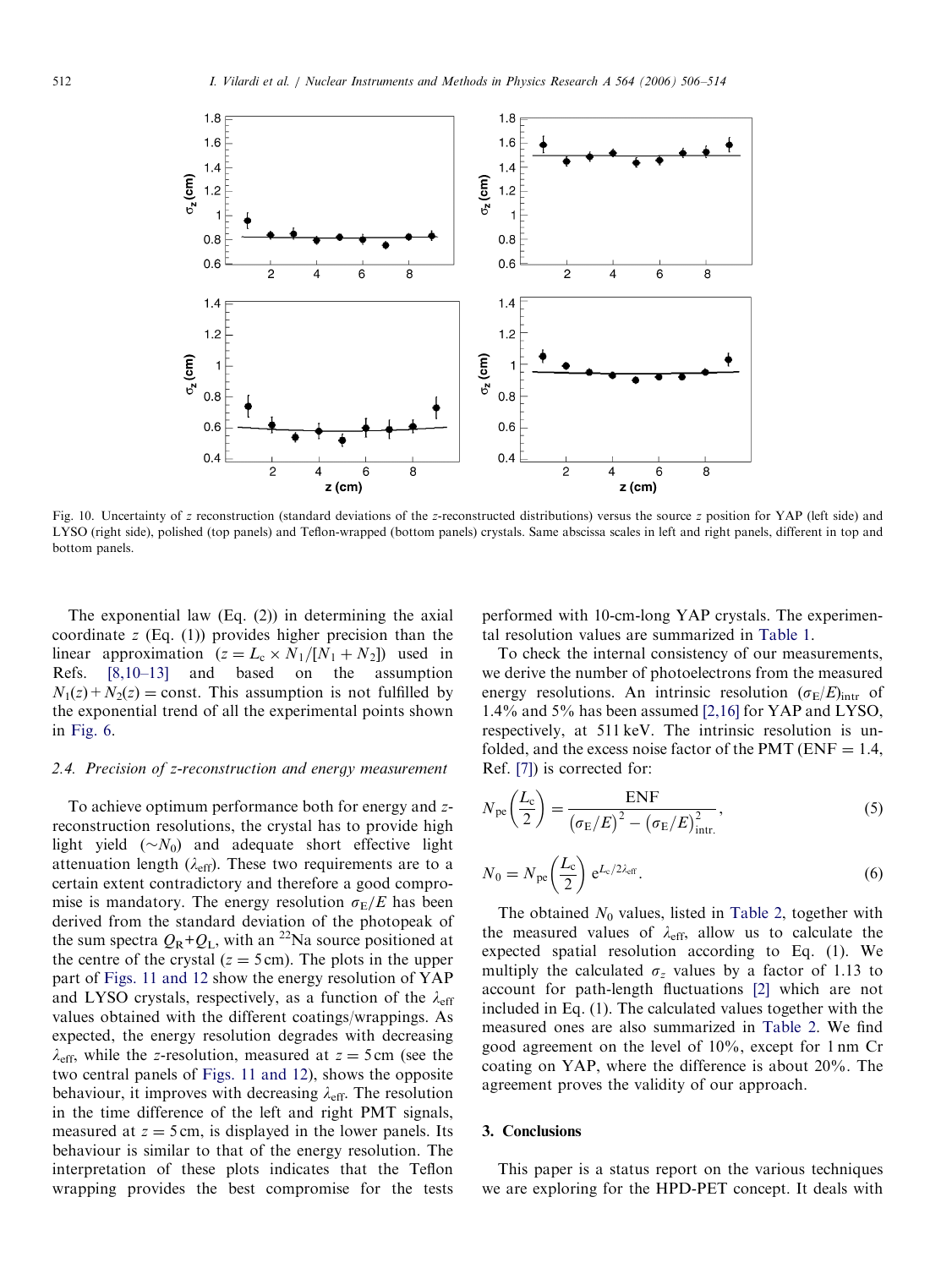<span id="page-7-0"></span>



Fig. 11.  $\sigma_E/E$  energy resolutions (top panel), the  $\sigma_z$  position resolutions (central panel) and the  $\sigma_t$  time resolutions (bottom panel) measured with 511 keV  $\gamma$ -rays in the crystal centre ( $z = 5$  cm) for YAP crystals at different  $\lambda_{\text{eff}}$  values. All the resolutions have been evaluated from the standard deviations of the photopeaks in the sum spectra (left plus right).

Fig. 12.  $\sigma_E/E$  energy resolutions (top panel), the  $\sigma_z$  position resolutions (central panel) and the  $\sigma_t$  time resolutions (bottom panel) measured with 511 keV  $\gamma$ -rays in the crystal centre ( $z = 5$  cm) for LYSO crystals at different  $\lambda_{\text{eff}}$  values. All the resolutions have been evaluated from the standard deviation of the photopeak in the sum spectra (left plus right).

the characterization of 10 cm long polished YAP and LYSO scintillators with 511 keV  $\gamma$ -rays.

The ratio of the  $N_0$  values of polished YAP and LYSO  $(\approx 1.36$  from [Fig. 3,](#page-3-0) (1.26 from [Table 2\)](#page-8-0) is in good agreement with the ratio of their light yields quoted in the literature ( $\approx$ 1.5). Scans along the crystal bars revealed a fairly good exponential behaviour of the signal with the z coordinate. This behaviour is observed also after wrapping or coating the crystal lateral surfaces. This allows to reconstruct the z coordinate from the ratio of the signals measured at the two bar ends. This last result validates an important aspect of the 3D axial PET concept.

The examined polished YAP and LYSO crystals were found to be significantly more transparent than those studied in earlier works. The polished LYSO crystals showed a very large effective optical attenuation length of